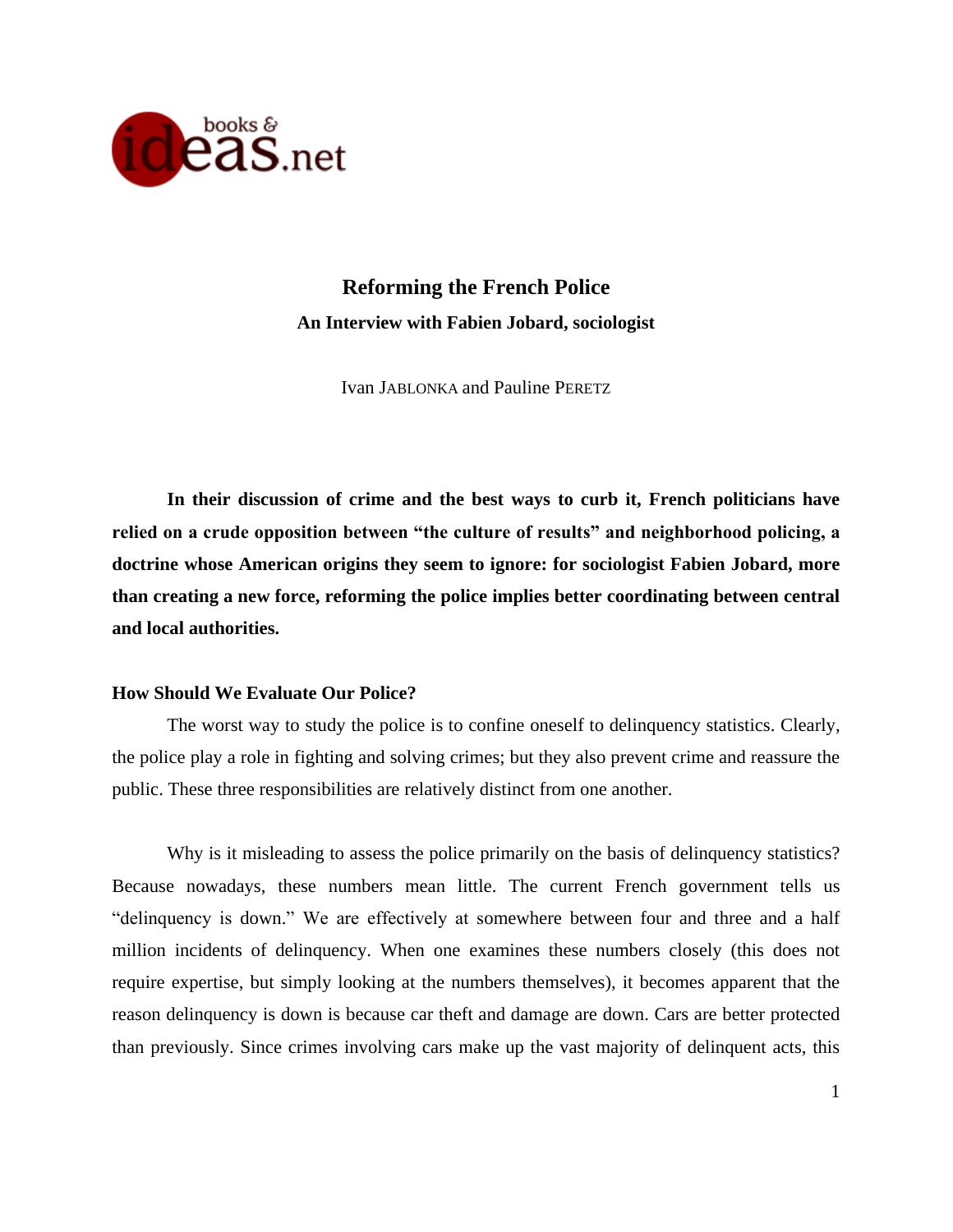decline has an immediate structural effect, resulting in an overall decline in criminal incidents. The left says: "You lie, it's not true, delinquency isn't down. And here's the proof: the numbers that you can't fiddle with—violence against individuals—are up." In reality, though, we can't be so sure. What has changed is the legal definition of violence. More and more acts of violence are automatically classified as criminal, including violence directed at partners, domestic partners, common-law spouses, etc. As a result, violence rises mechanically, but there is no way of telling if the actual incidence of violence in society is increasing.

Our assessment of the police has been based a "culture of results," a term that has been part of official discourse since 2004, but which politicians introduced even earlier—in 2002—in their instructions to the police. The fallout has been disastrous: neither the right nor the left, neither the government nor its critics know what to do with it. With the police, as with other matters, our first goal must be to renounce our obsession with numbers, to free our minds of their fealty to statistics. This could lead us back to a more qualitative assessment of police work, based on services rendered to the public, on crime and delinquency prevention, on averting crimes, and on reassuring the public and offering it honorable service. This is the first stake.

## **Coordinating Public Services**

At present, the question of police reform is often presented in binary terms: should we continue what we have been doing (though no one dares to characterize what exactly this is) or should we return to neighborhood policing? I think this is a bad alternative, as the experiment with neighborhood policing did not yield triumphal results. One should consider that the doctrine of neighborhood policing was imported from the United States. The United States, however, differs from France in a major respect: its police forces are municipal. Police is one municipal institution contributing to public wellbeing alongside others, such as road services. When a mayor pursues a policy aimed at improving a neighborhood's wellbeing, he uses these other services and the police force simultaneously. In France, municipalities can also call upon the police force, but usually when police and other services act together, it is the result of a fortunate coincidence.